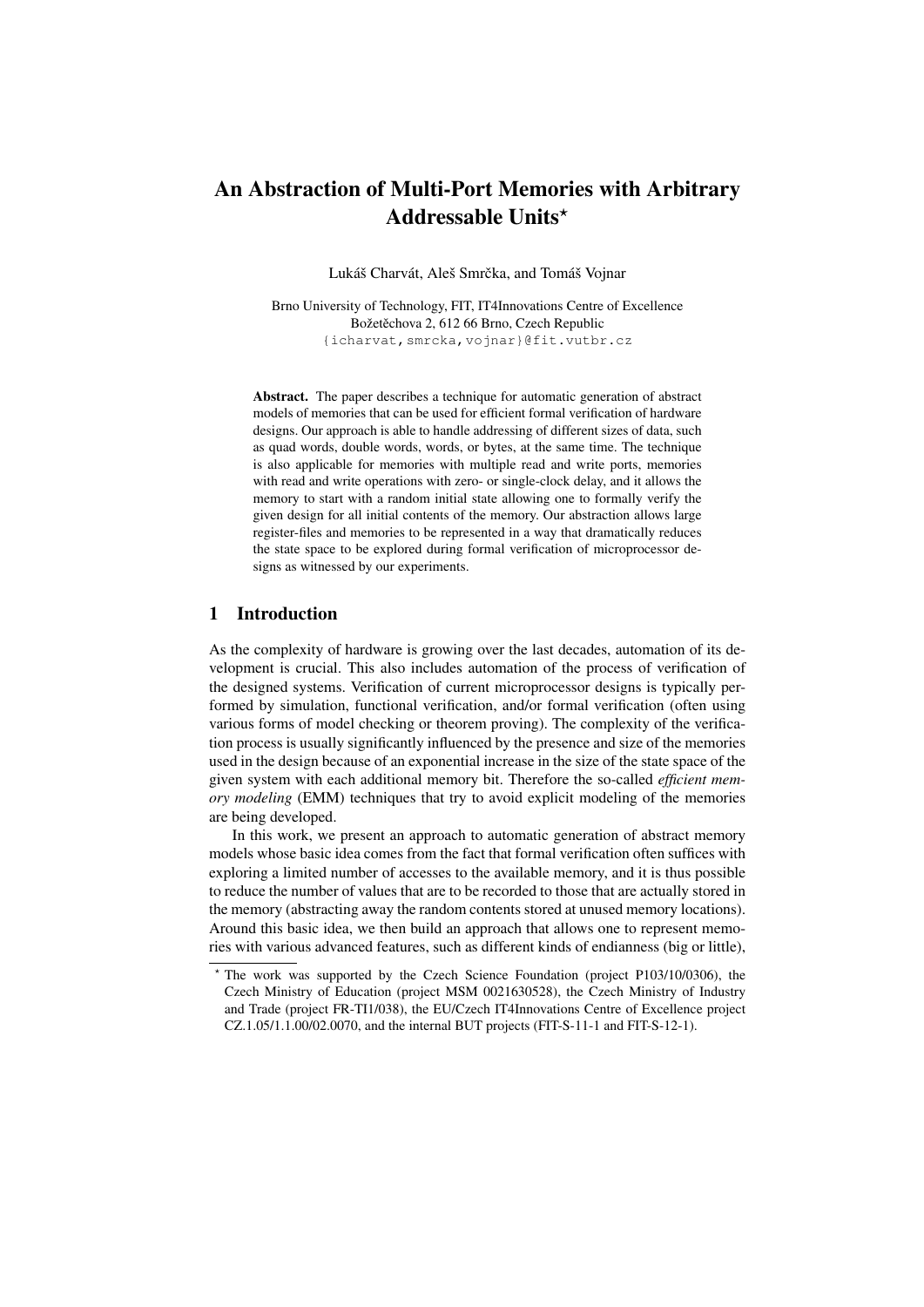read and write delays, multiple read and write ports, and different sizes of addressable units (e.g., bytes, words, double words). As far as we know, the ability to handle all of the above mentioned features differentiates our approach from the currently used ones. Moreover, our technique is applicable in environments requiring a very high level of automation (e.g., processor development frameworks), and it is suitable for formal verification approaches that aim at verifying a given design for an arbitrary initial contents of the memory. Moreover, our abstract memory models can be used within formal verification in a quite efficient way as proved by our experiments.

## 2 Related Work

Numerous works have focused on memory abstraction, notably within the area of formal verification. Some of the proposed abstractions are tightly coupled with the verification procedure used: for instance, many of them rely on that SAT-based bounded model checking (BMC) [1] or BDD-based model checking [2] are used.

More general approaches, i.e., approaches not tailored for a specific verification procedure, often exploit theories for reasoning about safety properties of systems with arrays, such as [3, 4] and especially the work on an extensional theory of arrays [5]. Intuitively, this theory formalizes the idea that two arrays are equivalent if they have the same value at each index. An example of such an approach has been presented in [7]. In the work, an automatic algorithm for constructing abstractions of memories is presented. The algorithm computes the smallest sound and complete abstraction of the given memory.

In [6], the authors introduce a theory of arrays with quantifiers which is an extension of [5]. Moreover, they define the so-called *array property fragment* for which the authors supplement a decision procedure for satisfiability. A modification of the decision procedure for purposes of correspondence checking is proposed in [8] and implemented in [9].

Another method of large memory modeling is described in [10]. The memory state is represented by an ordered set containing triples composed of (i) an expression denoting the set of conditions for which the triple is defined, (ii) an address expression denoting a memory location, and (iii) a data expression denoting the contents of this location. For this set, a special implementation of write and read operations is provided. The abstracted memory interacts with the rest of the circuit using standard *enable*, *address*, and *data* signals. The size of the set is proportional to the number of memory accesses. Further, in [11], the same author extends the approach such that it can be used for correspondence checking by applying the so-called shadowing technique for read operations (we will get back to this issue in Section 3.4).

A recently published work [12] formally specifies and verifies a model of a large memory that supports efficient simulation. The model is tailored for Intel x86 implementations only in order to offer a good trade-off between the speed of simulation and the needed computational resources.

A common disadvantage of [7, 8, 10, 11] is the fact that they omit a support for addressing of different sizes of data which is considered, e.g., in [12]. On the other hand, in [12], the authors assume starting from the nullified state of the memory, not from a random state.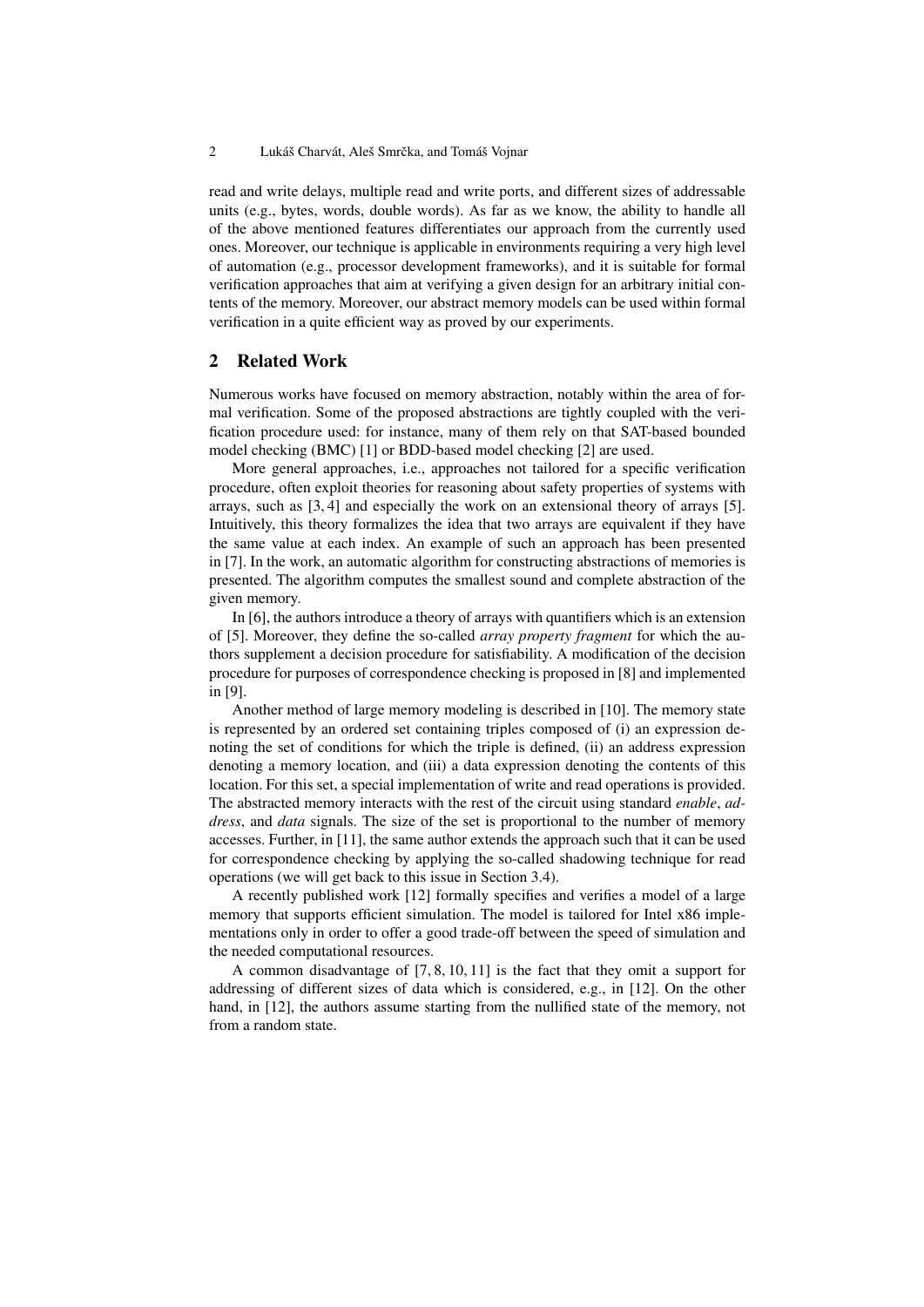

Fig. 1. Memory interface

Fig. 2. Memory mapping

Some of the other proposed works describe a smarter encoding of formulas, including a description of memories, into CNF [13, 14]. In this work, the problems linked to the CNF transformation are not discussed, however, the ideas in [13, 14] can be potentially applied here. An example of a tool based on the method coupled with CNF is the *Bit Analysis Tool* [13] (BAT) which automatically builds abstraction of memories to be used in BMC of a certain depth. As its input, BAT uses a custom LISP-based language. A model of the verified system using abstracted memories is created in the following steps: (1) The design to be verified is simplified through pre-defined rewrite rules applied on the level of terms of the BAT language. (2) An *equality test relation* that relates memories that are directly compared for equality is built over the set of memory variables. (3) The transitive closure of the test relation is computed. The closure is an equivalence relation. (4) An *address set* is computed for each of the equivalence classes. The address set contains only the addresses that are relevant for the given class. (5) For all addresses in an address set, a shorter bit vector for addressing the abstract memories is created. The size of the vector is proportional to the number of memory accesses. (6) The behavior of memories is changed to be compatible with the new addressing style. (7) Original memories and addresses are replaced with their abstract counterparts. A description of a system together with the checked properties is then efficiently transformed to a CNF formula. Similarly to previous approaches, there is no support for addressing different sizes of data.

To sum up, our approach can generate abstractions of memories that support addressing of arbitrary addressable units, such as bytes and words (unlike [7, 8, 10, 11]), with multiple read and write ports (in contrast with [7, 8]), and it allows the memory to start from a random initial state (not available in [12]). The algorithm is not bound to any specific verification technique (unlike [13, 14]).

# 3 Large Memory Abstraction

We are now going to describe our technique of automated memory abstraction. As we have already said, its basic idea is to record only those values in the memory that are actually used (abstracting away the random contents stored at unused memory locations).

#### 3.1 Memories To Be Abstracted

In our approach, we view a memory as an item of the verified design with the interface depicted in Fig. 1. The interface consists of (possibly multiple) read and write ports.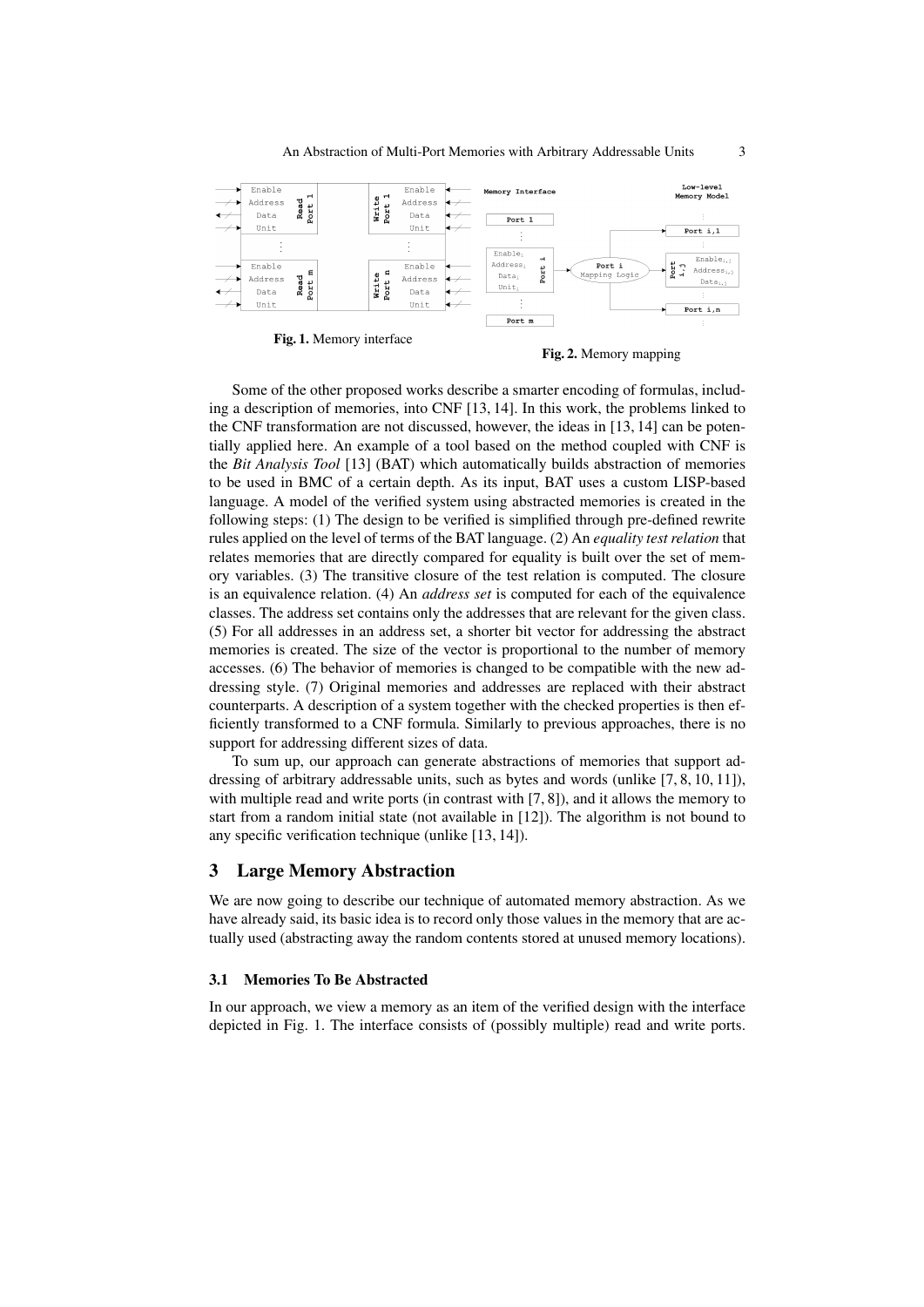Each port is equipped with Enable, Address, Data, and Unit signals. When the Enable signal is down, the value of the Data signal of a read port is undefined. When dealing with a write port, no value is stored into the memory through this port. On the other hand, when the Enable signal is up, the memory returns/stores data from/into the cell associated with the value of the Address signal. In the special case when multiple ports are enabled for writing into the same memory cell, the result depends on the implementation of the memory. We support two variants: (i) either a prioritized port is selected or (ii) an undefined (random) value is stored to the multiply addressed memory cell.

The size of the addressed unit can be modified by the Unit signal. When the size of the accessed unit is smaller than the size of the greatest addressable unit, the most significant bits of the Data signal are filled up with zeros. It is also assumed that the size of any addressable unit is divisible by the size of the least addressable unit, and thus for the Data signal it is sufficient to transfer the size of the addressed unit expressed as a multiple of the least addressable unit only (instead of the actual number of bits of the unit). Finally, if the memory allows addressing of a single kind of units only, then the Unit signal can be omitted.

## 3.2 Abstraction of the Considered Memories

Our abstraction preserves the memory interface, and hence concrete memories can be easily substituted with their abstract counterparts. We will first describe the basic principle of our abstraction on memories with a single addressable unit only. An extension of the approach for multiple addressable units will be discussed later. Moreover, we assume reading with no delay and writing with a delay of one cycle. An extension to other timings will be described in Section 3.4.

The abstract memory effectively remembers only the memory cells which have been accessed. Internally, the memory is implemented as a table consisting of some number d of couples of variables storing corresponding pairs of addresses and values  $(a, v)$ . When using bounded model checking (BMC) as the verification technique, the needed number d of address-value pairs can be easily determined from the depth  $k$  of BMC as the following holds  $d = k * (m + n)$  where m and n denote the number of read and write ports, respectively. For unbounded verification, the number  $d$  can be iteratively incremented until it is sufficient. The incrementation is finite since the number of memory cells is finite. The memory also remembers which of the pairs are in use by tracking the number  $r \in \{0, ..., d\}$  of couples that were accessed (and hence the number of the rows of the table used so far).

When the memory is accessed for reading, the remembered address-value pairs  $(a_1, v_1), ..., (a_r, v_r)$  that are in use are searched first. If a location  $a_{rd}$  that is read has been accessed earlier, then the value  $v_i$  associated with the appropriate address  $a_i = a_{rd}$ is simply returned. On the other hand, if a location that has never been accessed is read, a corresponding pair is not found in the table, and a new couple  $(a_{rd}, v_{rd})$  is allocated. Its address part  $a_{rd}$  will store the particular address that is accessed while the value  $v_{rd}$ is initialized as unconstrained. However, the variable representing the value  $v_{rd}$  associated with the accessed location  $a_{rd}$  is kept constant in the future (unless there occurs a write operation to the  $a_{rd}$  address). This ensures that subsequent reads from  $a_{rd}$  return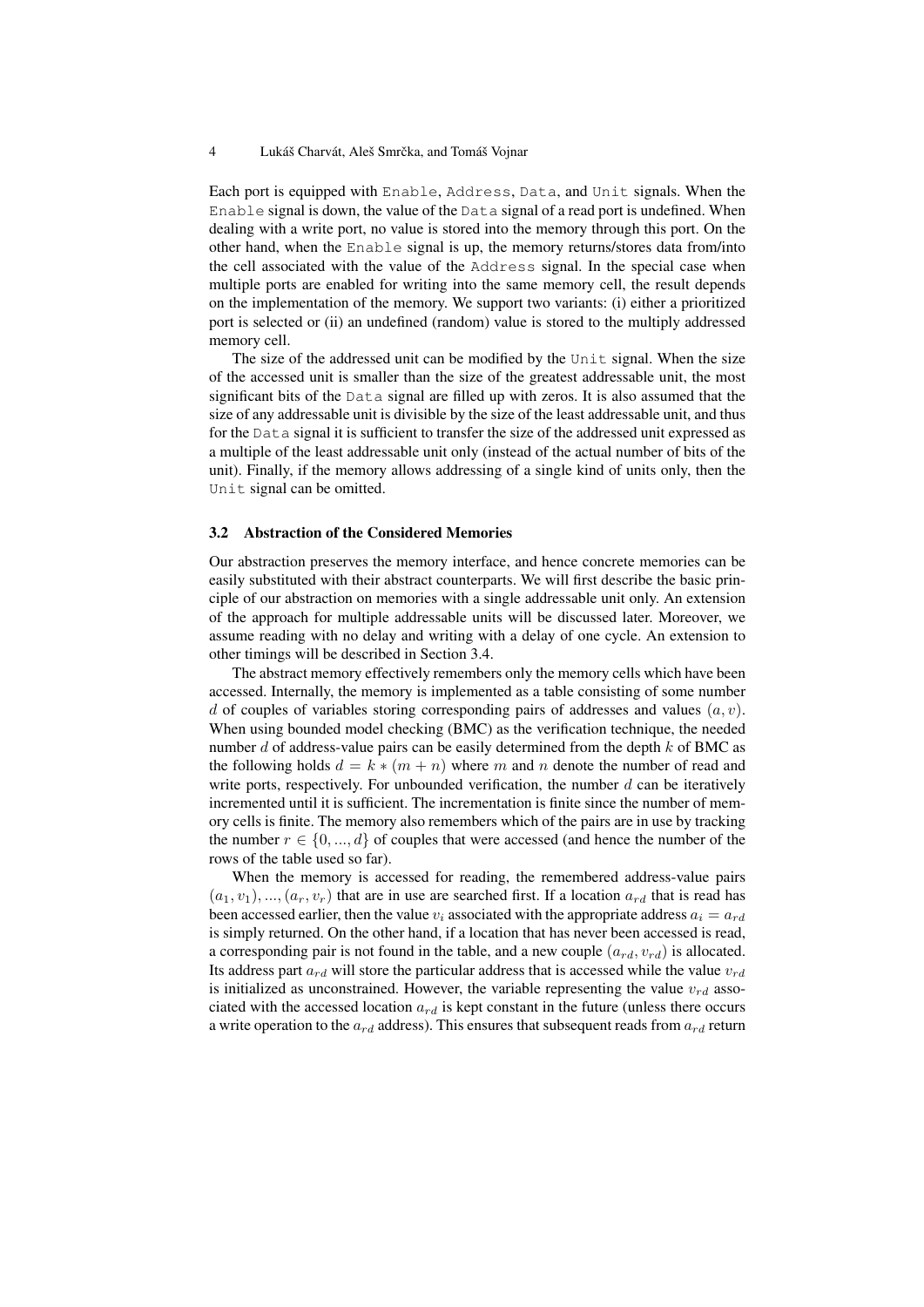the same value. In case of writing, the address  $a_{wr}$  and value  $v_{wr}$  are both known. When writing to a location that has not been accessed yet, a new address-value pair  $(a_{wr}, v_{wr})$ is allocated to store the given address-value pair. Otherwise, a value  $v_i$  associated with the given address  $a_{wr} = a_i$  is replaced by  $v_{wr}$ .

## 3.3 Dealing with Differently Sized Data

In order to support dealing with different sizes of addressable data (including reading/writing data smaller than the contents of a single memory cell of the modeled memory), we split our abstract memory into a low-level memory model and a set of functions mapping accesses to ports of the modeled memory to ports of the low-level memory. The idea of this approach is shown in Fig. 2 and further discussed below.

The low-level memory consists of cells whose size equals the size of the least addressable unit of the modeled memory, and therefore, for low-level memory, the Unit signal can be omitted. In the low-level memory, values of units that are larger than the least addressable unit are stored on succeeding addresses. In order to allow for reading/writing the allowed addressable units (including the greatest one) in one cycle, the number of read and write ports of the low-level memory is appropriately increased. The resulting number of ports of the low-level memory is equal to  $m * n$  where m is the number of interface ports and  $n$  is the number of distinct addressable units. The latter can be expressed as the quotient of bit-widths of the greatest ( $w_{gau}$ ) and the least ( $w_{lau}$ ) addressable unit. In other words, for each port of the memory interface there are  $n$  corresponding ports of the low-level memory model. Therefore, we use double indices for the low-level memory ports in our further description.

In particular, let  $enable_i$ ,  $data_i$ ,  $address_i$ , and  $unit_i$  be values of signals of the port i of the memory interface, and let  $enable_{i,j}$ ,  $data_{i,j}$ , and  $address_{i,j}$  have the analogical meaning for the low-level memory port i, j. Then, the value of the  $enable_{i,j} \in \mathbb{B}$  signal can be computed as  $enable_i \wedge unit_i \geq j$  where  $enable_i \in \mathbb{B}$  and  $1 \leq unit_i \leq n$ . This means that the required number of low-level memory ports are activated only. Next, the value of address<sub>i,j</sub> can be expressed as address<sub>i</sub> + j – 1 for the little endian version of the memory and  $address_i +unit_i -j$  for the big endian version, respectively. These expressions follow from the fact that larger units of the original memory are stored as multiple smallest addressable units stored at succeeding addresses in the low-level memory.

Further, for transfers of data, separate mappings for read ports and write ports must defined. In the case of a write port, the data flow into the low-level memory, and the value of the  $data_{i,j}$  signal can be computed as  $slice(data_i, unit_i * w_{lau} - 1, (unit_i 1) * w<sub>lau</sub>$ ) where *slice* is a function extracting the part of the first argument (on the bit level) that lies within the range given by the second and third arguments (with the bit indices being zero-based). Finally, for a read port, for which data flow from the lowlevel memory, the value of the  $data_i$  signal can be expressed as  $concat(ite(enable_{i,n} \vee$  $\neg enable_{i,1}, data_{i,n}, 0), ..., it (enable_{i,2} \lor \neg enable_{i,1}, data_{i,2}, 0), data_{i,1})$  where con $cat$  is a bit concatenation and ite ("if-then-else") is the selection operator. Thus, the data value is composed from several ports of the low-level memory, and the most significant bits are zero-filled when the read unit is smaller than the greatest one. Note that according to the semantics of the Enable and Data signals (described in Section 3.1), in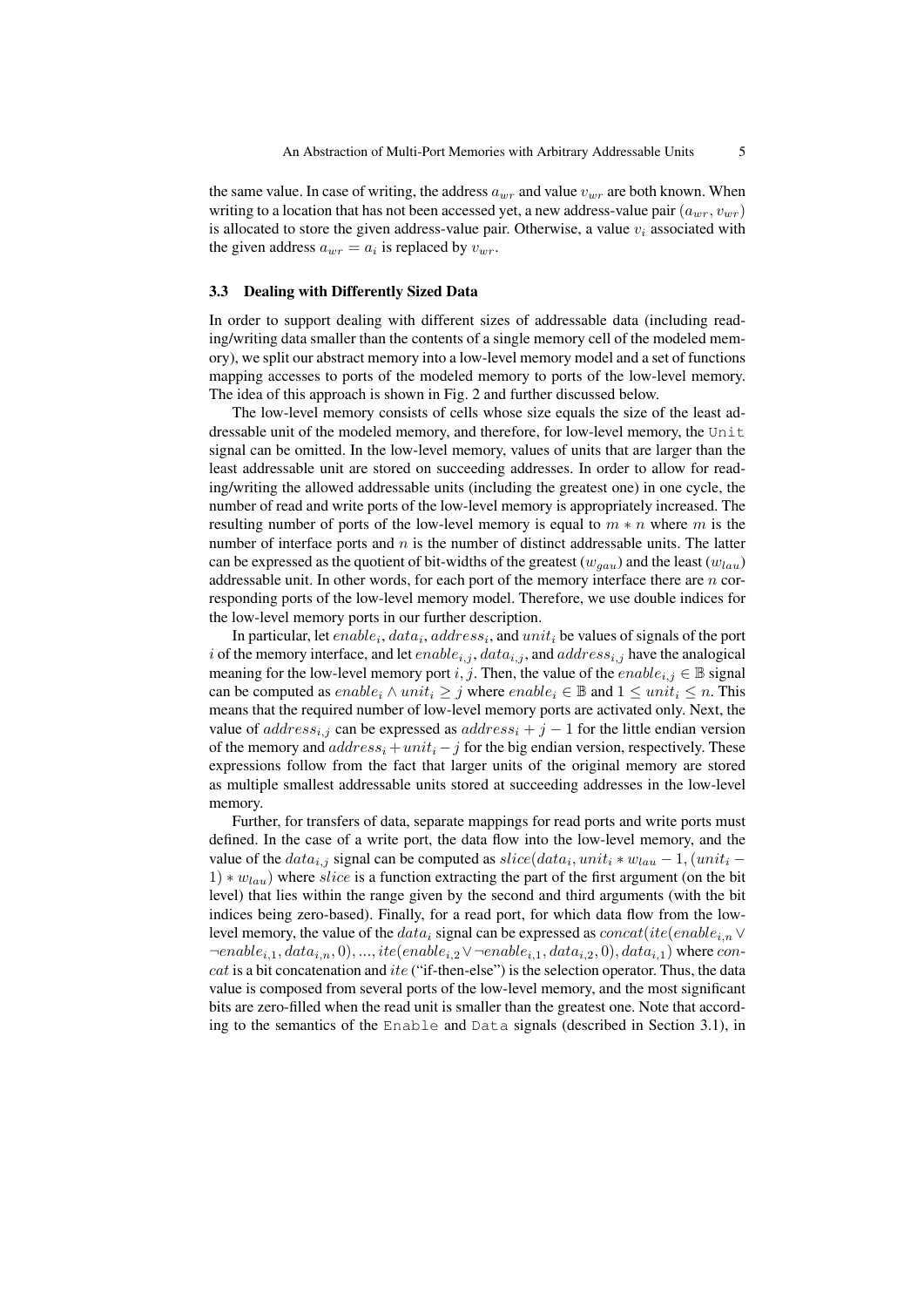the case when  $enable_{i,1}$  is false (i.e., no unit is read), the value of the  $data_i$  signal is undefined.

## 3.4 Further Extensions of the Abstract Memory Model

To broaden the range of memories that we can abstract, we further added a support for more memory timing options, in particular for one-cycle-delay reading and zerodelay writing. The former can be achieved by simply connecting a unit buffer to the data signal of the memory interface. For the latter case, a special attention must be paid to the situation when both read and write operations over the same address are zerodelayed. In such a situation, it is required to append an additional logic that ensures that written data are propagated with zero delay to a given read port.

Moreover, for a practical deployment in correspondence checking, our model has also been extended by applying the shadowing technique described in [11]. In particular, during correspondence checking, both models are executed in a sequence. The shadowing technique deals with potential inconsistencies that can arise when both models read from the same uninitialized memory cell—indeed, in this case, a random value is to be returned, but the same one in both models. To ensure this, when shadowing is used, the return value of the read operation is obtained from the memory in the design executed first whenever the value is not available in the second design.

# 4 Implementation and Experiments

The memory abstraction that we generate in the above described way can be encoded in any language for which the user can provide templates specifying (i) how to express declarations of state and nonstate variables, (ii) how to encode propositional logic expressions over state and nonstate variables, (iii) and how to define initial and next states of state variables. We currently created these templates for the Cadence SMV language [15].

In order to prove usefulness of the described abstraction technique, we used our abstract memory generator within the approach proposed in [16] for checking correspondence between the ISA and RTL level descriptions of microprocessors, which we applied to several embedded microprocessors. Briefly, in the approach of [16], the ISA specification and VHDL model of a processor are automatically translated into behavioral models described in the language of a model checker (the Cadence SMV language in our case). These models are then equipped with an environment model, including architectural registers and memories, which can be abstracted using the technique proposed in this article. All these models are composed together, and BMC is used to check whether if both of the processor models start with the same state of their environment (including the same instruction to be executed), their environments equal after the execution too. The described approach was integrated into the Codasip IDE [17] processor development framework.

Our approach was tested on three processors: *TinyCPU* is a small 8-bit test processor with 4 general-purpose registers and 3 instructions that we developed mainly for testing new verification approaches. *SPP8* is an 8-bit ipcore with 16 general-purpose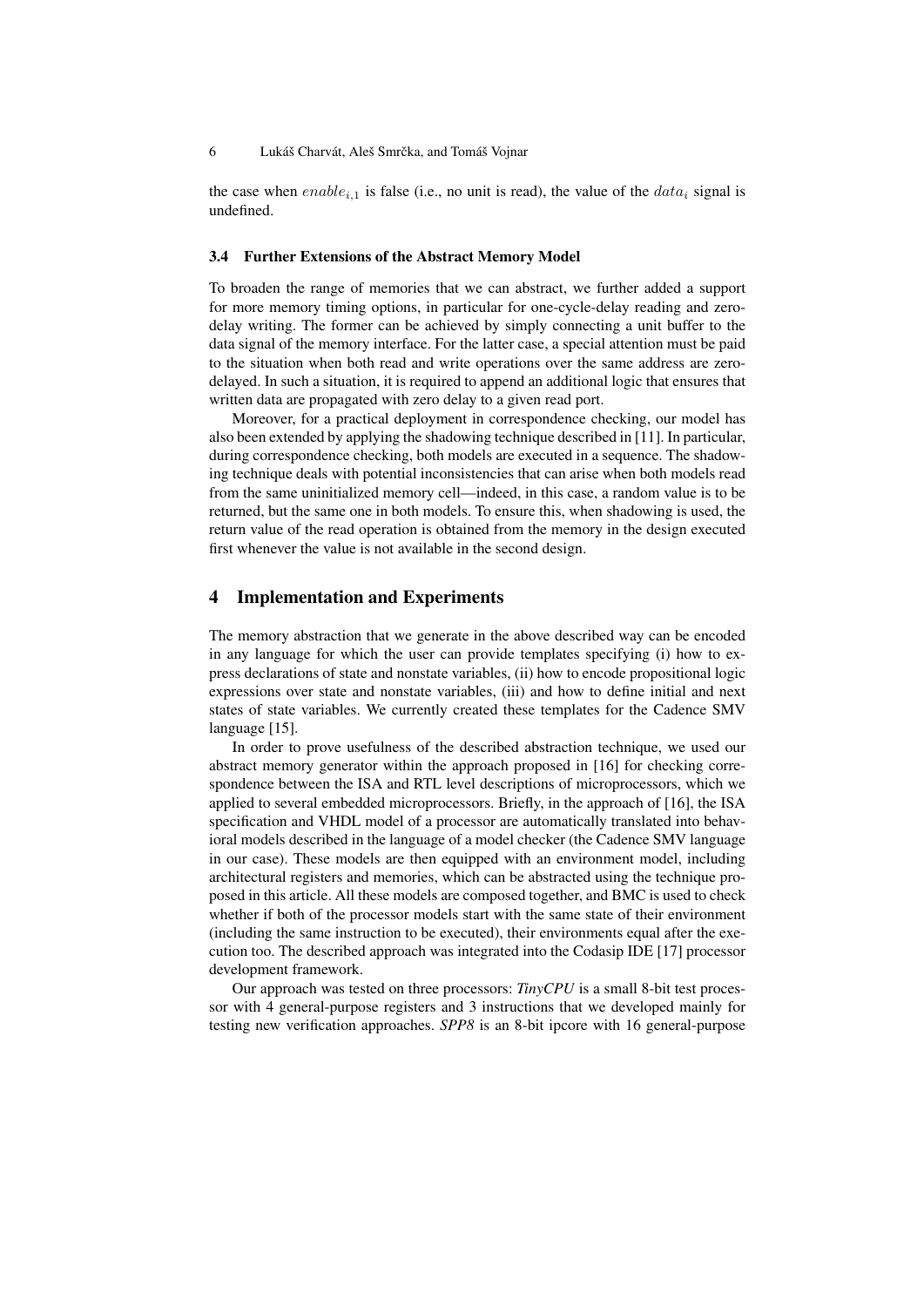| Processor         | Reg. File          | Memory                   | Explicit  | Abs.      | Abs.   | All       |
|-------------------|--------------------|--------------------------|-----------|-----------|--------|-----------|
|                   | Size               | <b>Size</b>              | Memory    | Reg. File | Memory | Abs.      |
| TinyCPU           | $4 \times 8$ bit   | $\overline{\phantom{0}}$ | $0.151$ s | $0.41$ s  | -      |           |
| SPP <sub>8</sub>  | $16 \times 8$ hit  | $256 \times 8$ bit       | $5.06$ s  | 1.11 s    | 3.66 s | $0.452$ s |
| SPP <sub>16</sub> | $16 \times 16$ bit | $2048 \times 8$ hit      | 266 s     | 92.2 s    | 1.23 s | 0.822 s   |
| Codea2_single     | $32 \times 16$ bit | 32768 x 16bit            | 0.0.m.    | 0.0.m.    | 4.30 s | 4.44 s    |
| $Codea2$ -mult    | $32 \times 16$ bit | 65536 x 8bit             | 0.0.m.    | 0.0.m.    | 4.75 s | 4.89 s    |

Table 1. Verification results

registers and a RISC instruction set consisting of 9 instructions. *SPP16* is a 16-bit variant of the previous processor with a more complex memory model allowing one, e.g., to load/store both bytes and words from/to the memory. *Codea2* is a 16-bit processor with 4 pipeline stages partially based on the MSP430 microcontroller developed by Texas Instruments [18]. The processor is dedicated for signal processing applications. It is equipped with 16 general-purpose registers, 15 special registers, a flag register, and an instruction set including 41 instructions, where each may use up to 4 available addressing modes. Our experiments were evaluated for two modifications of the processor—using memory with and without multiple addressable units.

Our experiments were run on a PC with Intel Core i7-3770K @3.50GHz and 32 GB RAM using Cadence SMV (the build from 05-25-11) and GlueMinisat (version 2.2.5) [19] as an external SAT solver. The results can be seen in Table 1. The first three columns give the processor being verified, the size of its register file, and the size of the memory. The next columns give the results obtained from the verification in particular, the average time needed for verification of a single instruction with the abstraction applied or not-applied in different combinations on the register file and the memory. In the first case, both the register file and the memory were modeled explicitly which, for larger designs such as Codea2, led to out-of-memory errors ("o.o.m."). Next, the abstraction was only used for register files. Even though better results were obtained this way for the SPP8 and SPP16 processor designs, the verification still ran out of system resources for Codea2 because of the explicitly modeled memory. In the last two cases when either only memories or both memories and register files of the verified processors were abstracted, verification was able to finish even for larger designs. We explain the 10 % deterioration between verification times for the Codea2 processor with and without presence of multiple addressable units by the complexity of the additional logic.

Finally, we note that for very small memories and memories with many possible accesses (caused by, e.g., a higher verification depth during BMC), the overhead brought by the abstraction can result in worse verification times as can be seen in the case of the register file of the TinyCPU and Codea2 processors. Moreover, for SPP8, where only a few instructions directly access the memory, and thus only a few instructions influence the average verification times, the overhead caused by the abstraction introduces worse than expected average verification time when abstracting the memory only. In practice,